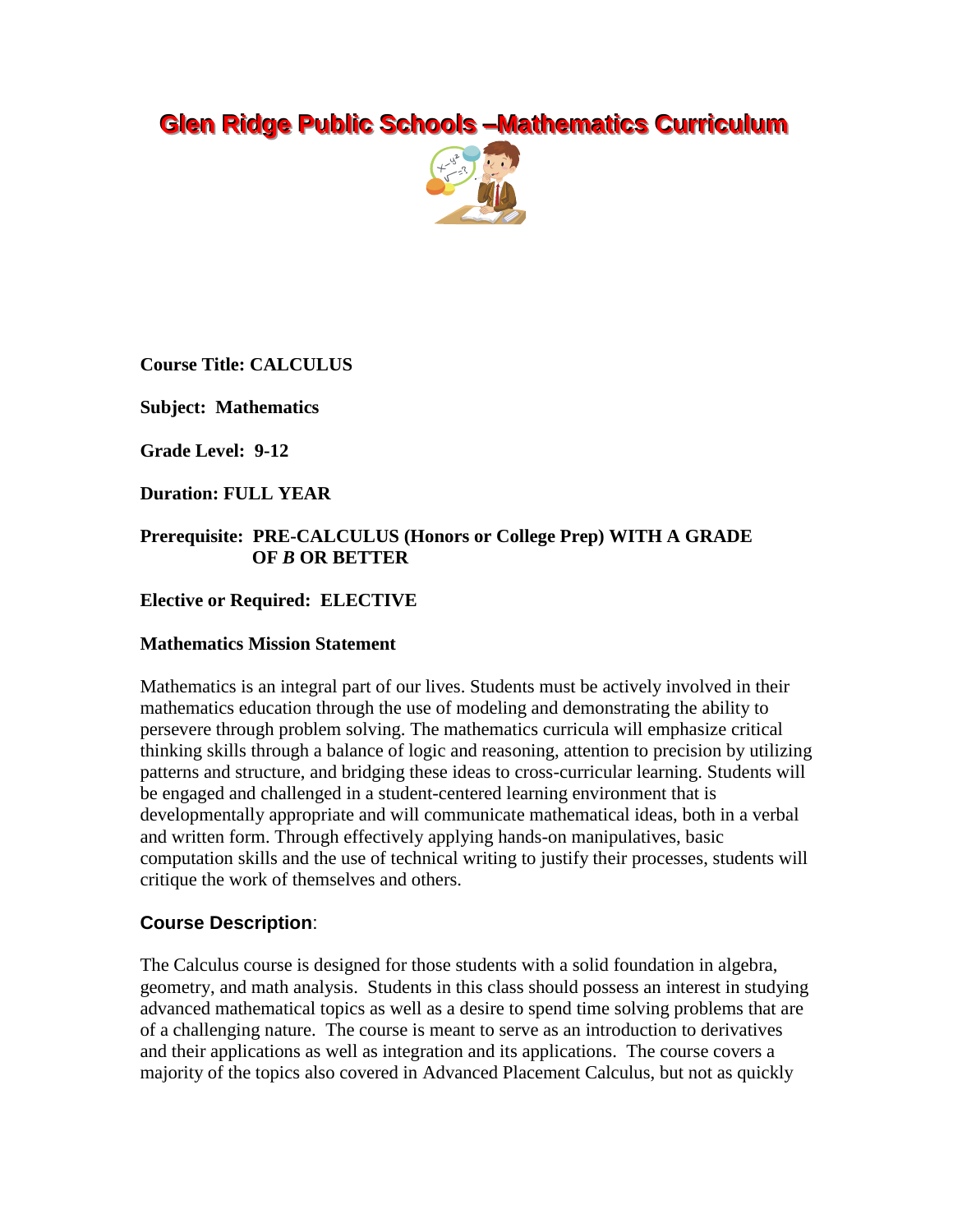or to the same depth. Therefore, this course is approximately equivalent to a one semester Calculus course at the college level.

The graphing calculator is used throughout the course to help students develop an intuitive feeling for concepts before they are approached through typical algebraic techniques. Although it is emphasized as a tool to illustrate ideas and topics, it is expected that students also become proficient in using the calculator to:

- Find roots of an equation
- Sketch functions in a specified window
- Approximate the derivative at a point using numerical methods
- Approximate the value of a definite integral using numerical methods.

The students are therefore required to supply their own graphing calculator and the teacher will very often use a graphing calculator view screen.

| <b>Author:</b>         | Catherine McCarthy                                          |
|------------------------|-------------------------------------------------------------|
| <b>Date Submitted:</b> | Summer 2017                                                 |
| <b>TEXTBOOK:</b>       | Calculus An Applied Approach, Ron Larson, Cengage Learning, |
|                        | 2017                                                        |
| <b>WEBSITES:</b>       | CalcView.com, LarsonAppliedCalculus.com, CalcChat.com,      |
|                        | WebAssign.com                                               |

# **Calculus**

# **I Prerequisites for Calculus & Functional Analysis**

#### **Approximate # Of Weeks: 2**

#### **Essential Questions:**

- What are the essential concepts one must understand about functions before beginning the study of calculus?
- How can functions be studied numerically, graphically, through tables, and analytically?
- What is the significance of a domain and range to function behavior?
- How can one recognize and represent a linear relationship?

### *NJ Student Learning Standards:* A-CED#1, A-REI #3, F-IF #1 & 2, F-IF#8a, F-BF#1c, F-IF#7B, F-TF #.1, 2, &.5, 6, & 7

#### **Upon completion of this unit students will be able to:**

- Sketch graphs of equations by hand
- Find the x- and y-intercepts of graphs of equations
- Find the points of intersection of two graphs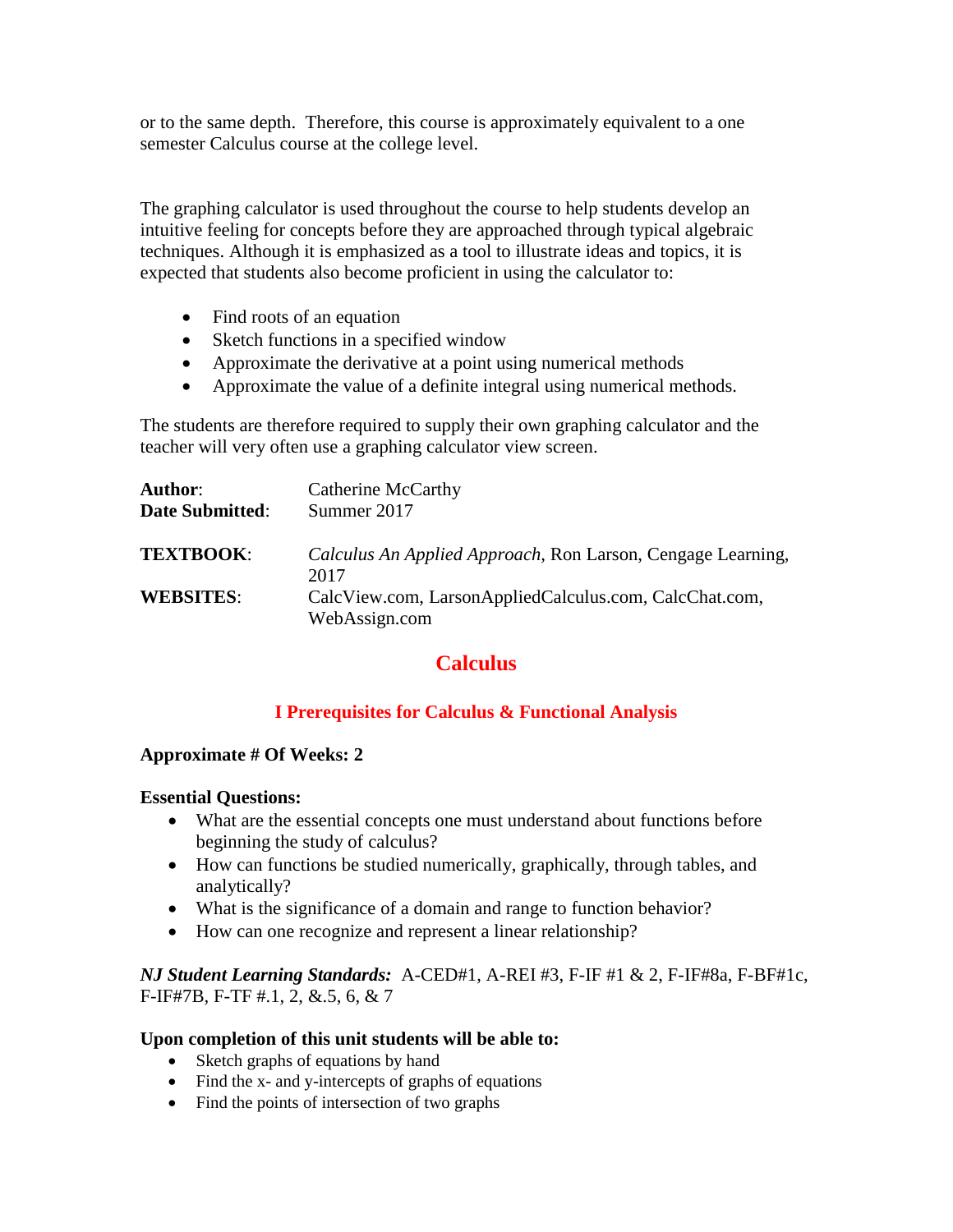- Use mathematical models to model and solve real-life problems
- Use the slope-intercept form of a linear equation to sketch graphs
- Find slopes of lines passing through two points
- Use the point-slope form to write equations of lines
- Find equations of parallel and perpendicular lines
- Use linear equations to model and solve real-life problems
- Decide whether the relationship between two variables is a function
- Find the domains and ranges of functions
- Use function notation and evaluate functions
- Combine functions to create other functions
- Find inverse functions algebraically

#### **Interdisciplinary Standards**

- Standard 9.1  $21^{st}$  Century Life & Career Skills
- Standard 8.1 Computer and Information Literacy
- Standard 8.2 Technology Education
- Standard 5.1 Science Practices

#### **Activities:**

- Assignments and announcements will be delivered through Google Classroom
- Smartboard Lessons will be used to relay notes to students
- Students will read and study material presented in course textbook and then be challenged with questions about their reading through examples.
- Students will take notes on instructor's lecture and participate in class discussions.
- Instructor will provide opportunity for both guided and independent practice.
- Homework assignments will be discussed to insure a good understanding of the prerequisites.
- Technology: the graphing calculator will be integrated into various exercises to help the student visualize the problems.
- Students will be asked to make conclusions after working through explorations scattered throughout the unit.
- Internet Activities: Interactive PreCalculus Review/Diagnostics
- Kahoot: Reviewing Functions
- Project: Number of Stores (sec. 1.2 p. 71)

#### **Enrichment Activities**:

- CalcView.com for worked-out solution videos
- LarsonAppliedCalculus.com for tutorial videos & Checkpoint worked-out solutions
- CalcChat.com for solutions to odd-numbered problems in text

#### **Methods of Assessments/Evaluation:**

- Written quizzes and unit test
- Worksheets
- Responses to discussion questions
- Homework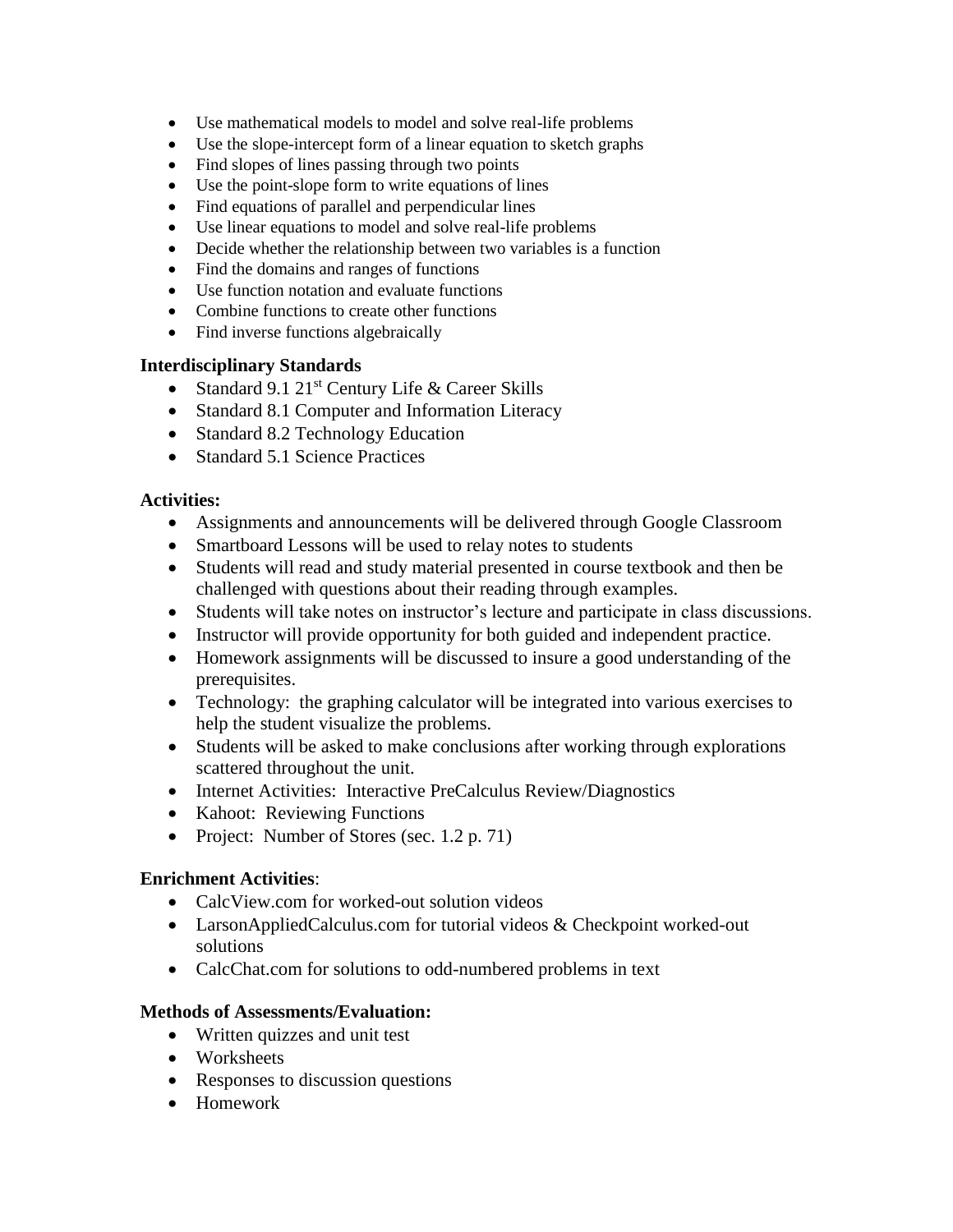- Classwork
- Verbal Assessment
- Think/Pair/Share
- Exit slips
- Written quizzes
- Self- Assessment exercises as found on textbook websites
- Independent extra credit assignments
- Observations

# **Resources/Including Online Resources**

- Teacher Webpage
- Kahn Academy
- <http://egil.math.umb.edu/~greeley/PreCalculusReview/Diagnostics.html>
- WebAssign for problem assignments

# **Learning Goals Scale:**

- 4 Student will be able to apply a mathematical model to a given situation and solve a real-world problem
- 3 Student will be able to organize given information to form the equation of an appropriate function and sketch its graph
- 2 Student will be able to use function concepts in the solution to problems
- 1 Student will be able to identify characteristics, such as x- and y-intercepts, type of function, for a given graph

# **II LIMITS AND CONTINUITY**

# **Approximate # Of Weeks: 3**

# **Essential Questions:**

- What is meant by a limit of a function?
- What are the graphical, numerical, and analytical ways to determine a limit of a function at a given value?
- How can a limit be used to determine the graphical behavior of a function?
- What is a continuous function?
- How does continuity depend on limits?

# *NJ Student Learning Standards:* F-IF.#6, 7b, & 8a, F-BF #1c, & F-LE.#5

# **Upon completion of this unit students will be able to:**

- Define and describe a limit intuitively.
- Find limits using a numerical, graphical, and graphing calculator approach (using tables and graphs)
- Use different analytic techniques to evaluate limits of functions
- State and apply the properties of limits.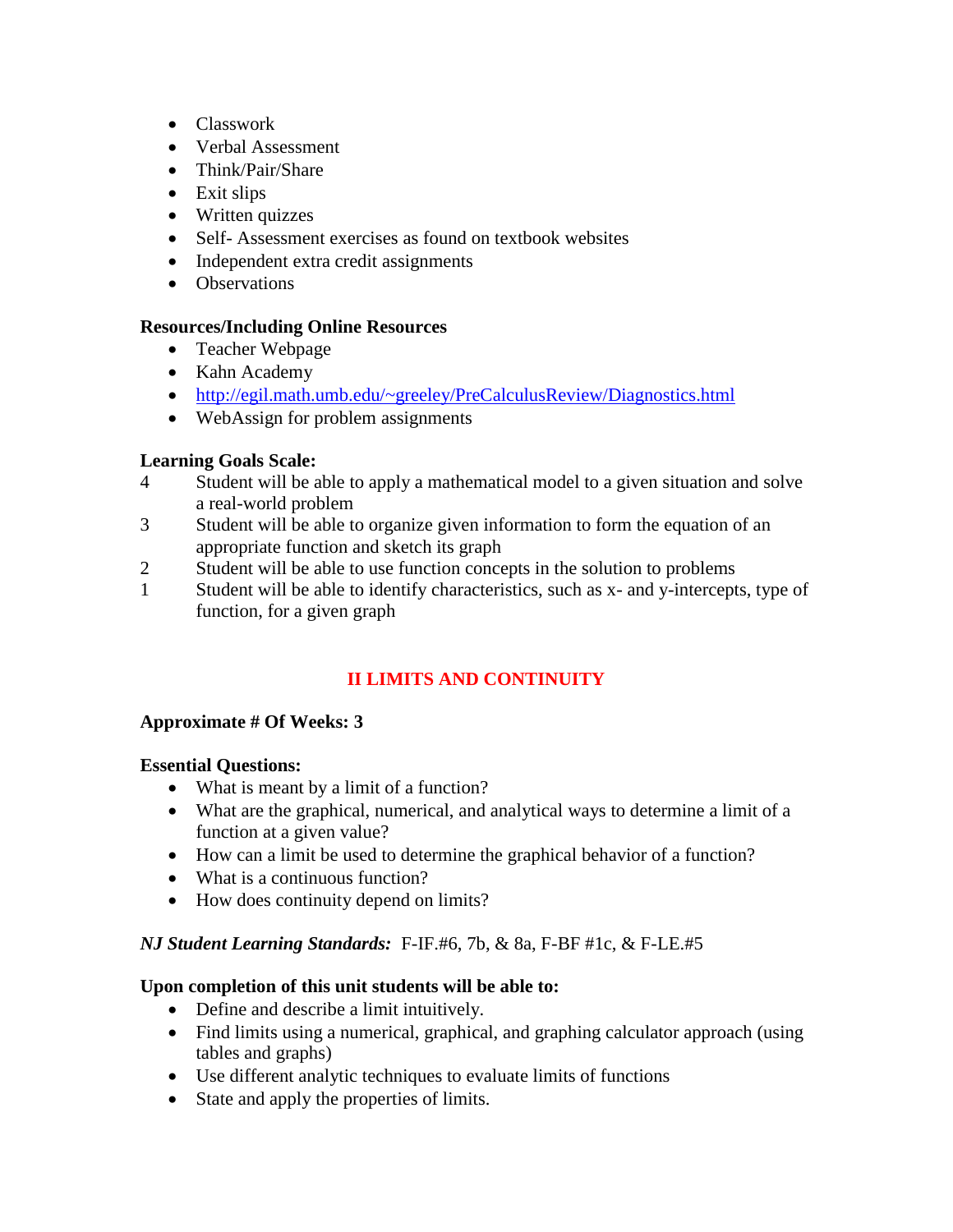- Distinguish between and evaluate one-sided and two-sided limits
- Recognize unbounded behavior of functions.
- Define and describe continuity of a function at a point.
- Identify intervals over which a function is continuous.
- Identify types of discontinuities.
- User the greatest integer function to model and solve real-life problems
- Find vertical asymptotes of functions and find infinite limits
- Find the horizontal asymptotes of functions and find limits at infinity.
- Use asymptotes to answer questions about real-life situations.

# **Interdisciplinary Standards (njcccs.org)**

- Standard 9.1  $21^{st}$  Century Life & Career Skills
- Standard 8.1 Computer and Information Literacy
- Standard 8.2 Technology Education
- Standard 5.1 Science Practices

# **Activities**

- Students will watch Tutorials for the Calculus Phobe: Limits
- Smartboard Lessons will be used to relay notes to students
- Assignments and announcements will be delivered through Google Classroom
- Students will read and study material presented in course textbook and then be challenged with questions about their reading through examples.
- Students will take notes on instructor's lecture and participate in class discussions.
- Instructor will provide opportunity for both guided and independent practice.
- Students will complete given classwork and homework assignment Homework assignments will be discussed to insure a good understanding of the prerequisites.
- Technology: the graphing calculator will be integrated into various exercises to help the student visualize the problems.
- Students will be asked to make conclusions after working through explorations scattered throughout the unit.
- Small group cooperative learning in reviewing homework
- Lab Activities: Investigating Limits Through Tables ( Jim Rahn) Continuity Lab (Jim Rahn)

Investigating Limits on the Calculator (Jim Rahn)

• Kahoot

# **Enrichment Activities**:

- CalcView.com for worked-out solution videos
- LarsonAppliedCalculus.com for tutorial videos & Checkpoint worked-out solutions
- CalcChat.com for solutions to odd-numbered problems in text
- Kahn Academy: Limits Basics

 Limits from Equations Infinite Limits **Continuity**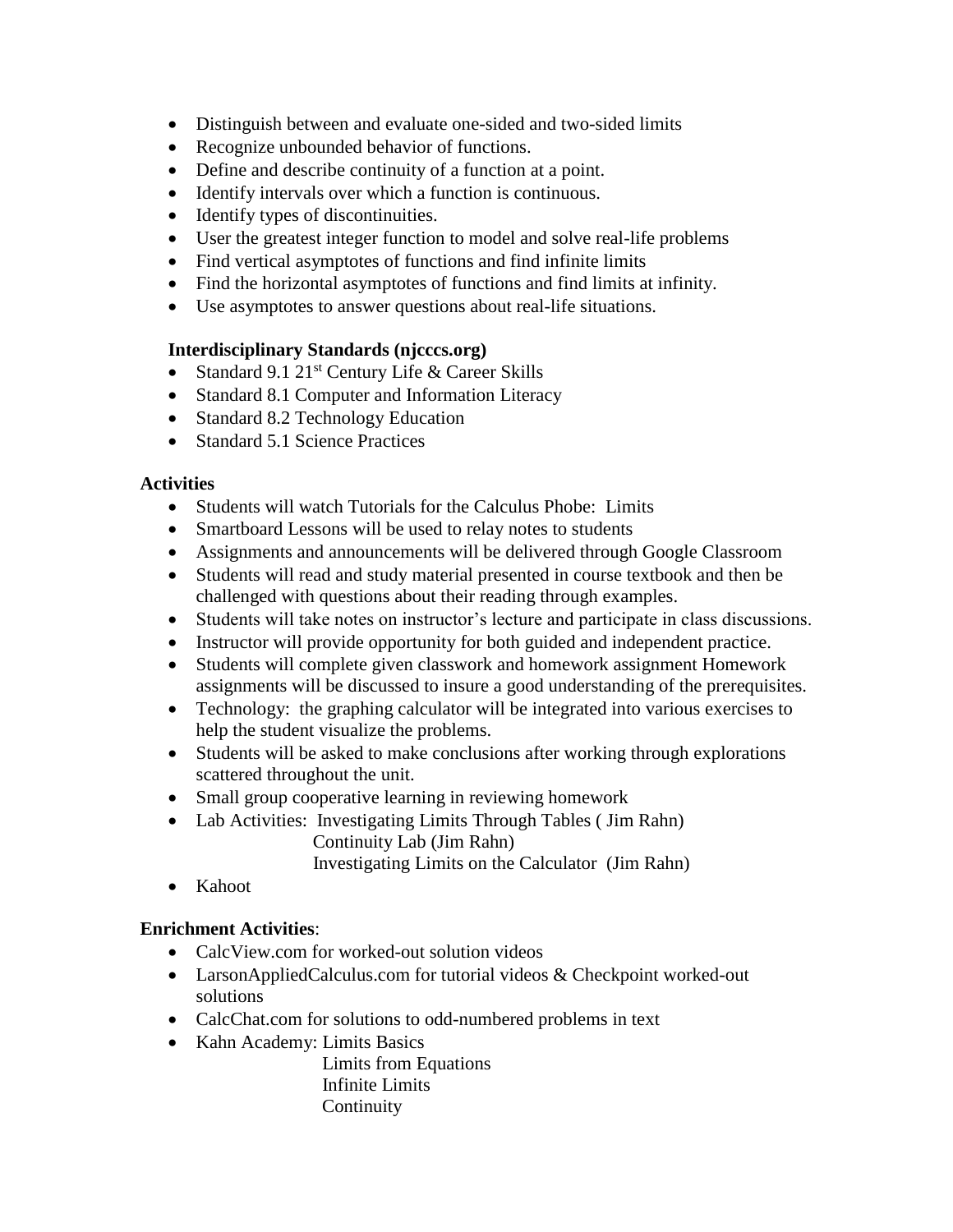#### **Methods of Assessments/Evaluation:**

- Written quizzes and unit test
- Worksheets
- Responses to discussion questions
- Homework
- Classwork
- Verbal Assessment
- Think/Pair/Share
- Exit slips
- Written quizzes
- Self- Assessment exercises as found on textbook websites
- Independent extra credit assignments
- Observations

# **Resources/Including Online Resources**

- Teacher Webpage
- Handley Math Page Calculus Lesson Plans
- <http://www.calculus-help.com/funstuff/phobe.html>
- [www.jamesrahn.com/homepages/calculus\\_labs.htm](http://www.jamesrahn.com/homepages/calculus_labs.htm)
- <http://www.curvebank.calstatela.edu/limit/limt.htm>
- WebAssign for problem assignments
- Kahn Academy

# **Learning Goals Scale:**

- 4 The student will be able to analyze a function graphically and analytically for its characteristics with respect limits and continuity over a specified domain
- 3 The student will be able to find the limit of a function given either a graph or an equation
- 2 The student will be able explain what it means to find a limit for a function
- 1 The student will be able to recognize where a function is continuous by looking at its graph

# **III DERIVATIVES**

# **Approximate # Of Weeks: 12**

# **Essential Questions:**

- How can the limit of the average rate of change of a function lead to the instantaneous rate of change?
- How does one determine the slope of a function at a point?
- How does one find the derivative of a function?
- How are derivatives related to rates of change?
- What are the conditions for differentiability?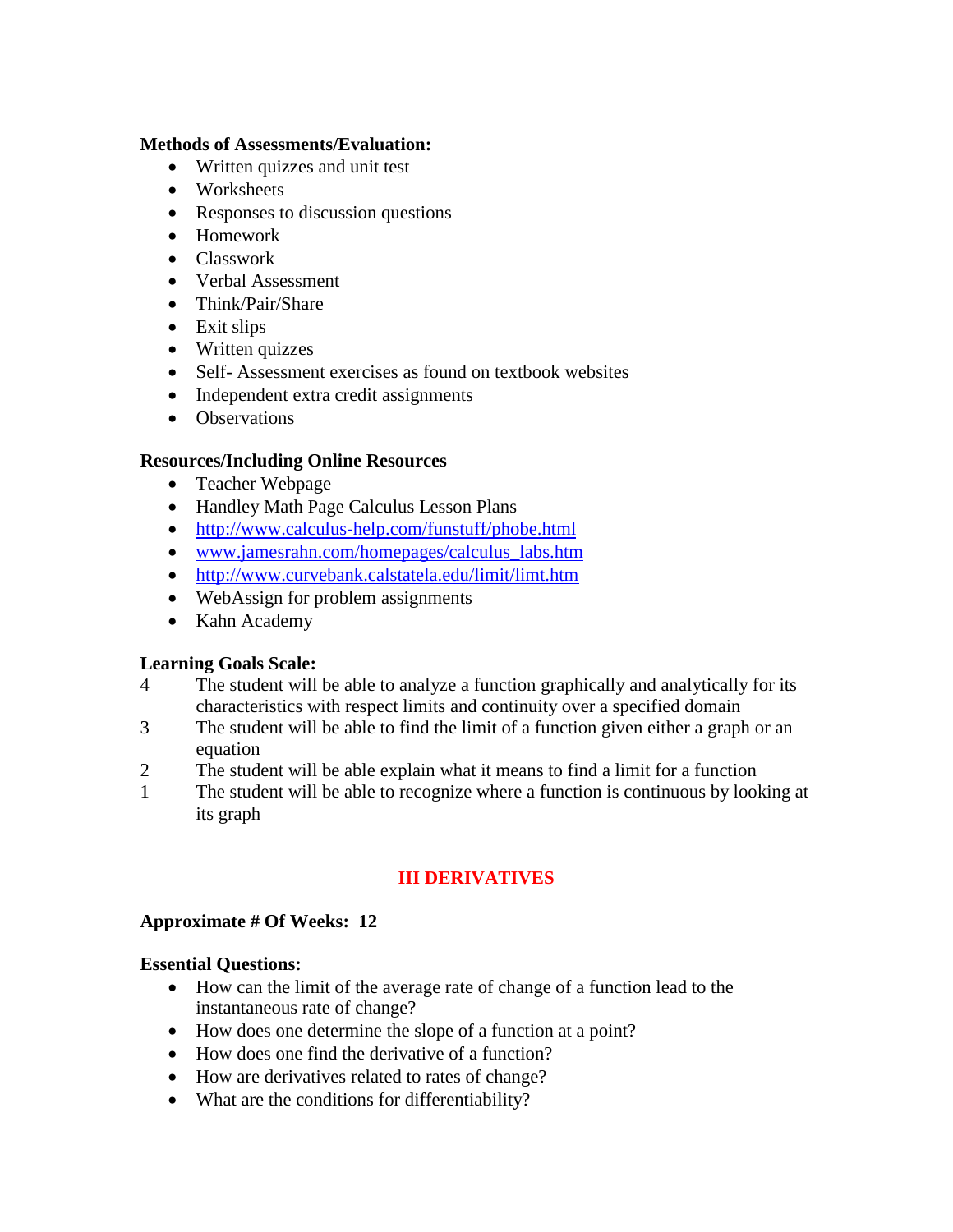What are the various rules for differentiation and how are they applied?

# *NJ State Learning Standards:* A-CED #1, A-REI #3, F-IF # 1, 2, 7b, 7c, 8a, F-BF #1c, F-LE #5

## **Upon completion of this unit students will be able to:**

- Identify tangent lines to a graph at a point
- Approximate the slopes of tangent lines to graphs at points.
- Distinguish between average rate and instantaneous rate of change
- Use the limit definition to find the slopes of graphs at points.
- Use the limit definition to find the derivative.
- Use appropriate derivative notation.
- Approximate derivatives numerically using the calculator or graphically.
- Describe the 4 ways a derivative might fail to exist.
- Describe how differentiability implies continuity.
- Find the derivatives of functions using the Constant Rule.
- Find the derivatives of functions using the Power Rule.
- Find the derivatives of functions using the Constant Multiple Rule.
- Find the derivatives of functions using the Sum and Difference Rule.
- Use derivatives to answer questions about real-life situations.
- Find the average rates of change of functions over intervals.
- Find the instantaneous rates of change of functions at points.
- Find the marginal revenues, marginal costs, and marginal profits for products.
- Find the derivatives of functions using the Product Rule.
- Find the derivatives of functions using the Quotient Rule.
- Find the derivatives of functions using the Chain Rule,
- Find the derivatives of functions using the General Power Rule.
- Write derivatives in simplified form.
- Find higher order derivatives.
- Find and use a position function to determine the velocity and acceleration of a moving object.
- Find derivatives implicitly.
- Examine related variables and set up appropriate algebraic models.
- Solve related-rate problems.

# **Interdisciplinary Standards**

- Standard 9.1  $21^{st}$  Century Life & Career Skills
- Standard 8.1 Computer and Information Literacy
- Standard 8.2 Technology Education
- Standard 5.1 Science Practices

# **Activities:**

- Students will watch Tutorials for the Calculus Phobe: Derivatives
- Smartboard Lessons will be used to relay notes to students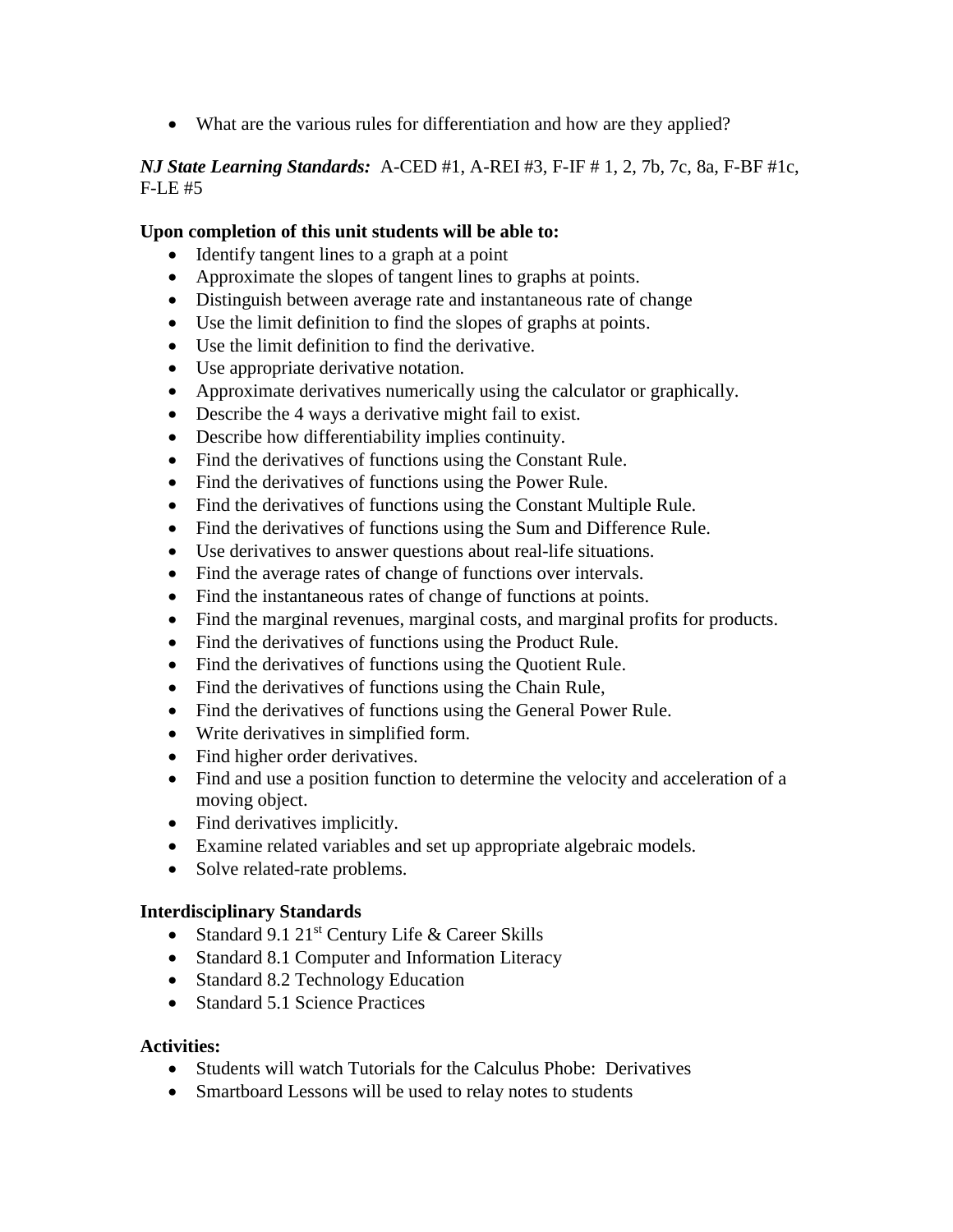- Assignments and announcements will be delivered through Google Classroom
- Students will read and study material presented in course textbook and then be challenged with questions about their reading through examples.
- Students will take notes on instructor's lecture and participate in class discussions.
- Instructor will provide opportunity for both guided and independent practice.
- Students will complete given classwork and homework assignment Homework assignments will be discussed to insure a good understanding of the prerequisites.
- Technology: the graphing calculator will be integrated into various exercises to help the student visualize the problems.
- Students will be asked to make conclusions after working through explorations scattered throughout the unit.
- Small group cooperative learning in reviewing homework
- Lab Activity: Derivatives by Jim Rahn
- Derivative Review Puzzle
- Kahoot
- Project: Cell Phone Subscribers in the US (P. 143)

# **Enrichment Activities**:

- CalcView.com for worked-out solution videos
- LarsonAppliedCalculus.com for tutorial videos & Checkpoint worked-out solutions
- CalcChat.com for solutions to odd-numbered problems in text
- Kahn Academy: Derivative Introduction

 Basic Differentiation Product, Quotient and Chain Rule Differentiating Common Functions Advanced Differentiation

# **Methods of Assessments/Evaluation:**

- Written quizzes and unit test
- Worksheets
- Responses to discussion questions
- Homework
- Classwork
- Verbal Assessment
- Think/Pair/Share
- Exit slips
- Written quizzes
- Self- Assessment exercises as found on textbook websites
- Independent extra credit assignments
- Observations

# **Resources/Including Online Resources**

- Teacher Webpage
- www.jamesrahn.com/homepages/calculus\_labs.htm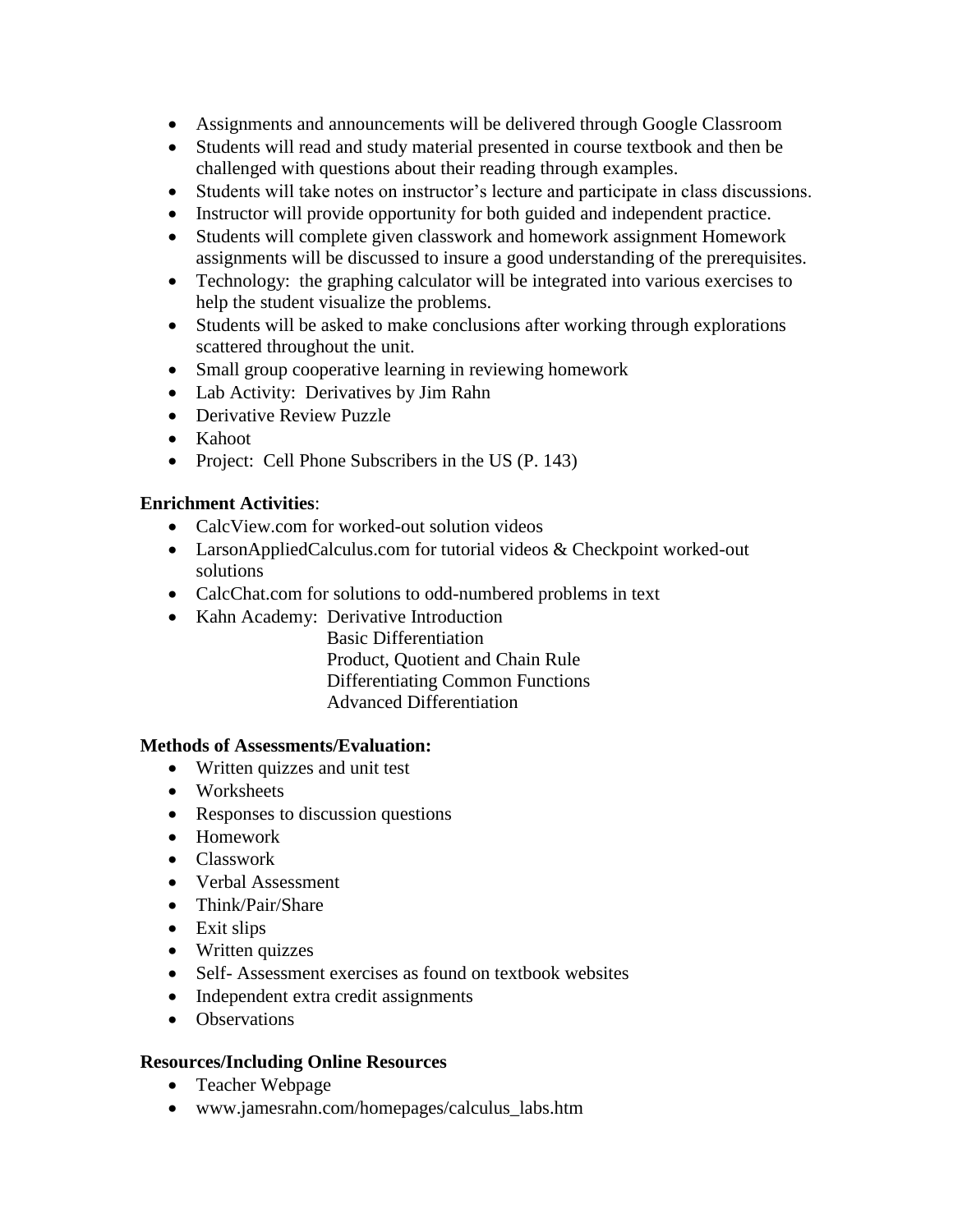- <http://www.calculus-help.com/funstuff/phobe.html>
- Handley Math Page Calculus Lesson Plans
- WebAssign for problem assignments
- Kahn Academy

#### **Learning Goals Scale:**

- 4 The student will be able to analyze a real-life situation and use derivatives to find velocity, acceleration, marginal revenues, marginal costs, marginal profits, or solve a related rates problem
- 3 The student will be able to apply the appropriate method of differentiation for any algebraic function
- 2 The student will be able to use derivatives to find the slope of a graph at a point and the equation of the corresponding tangent line
- 1 The student will be able to recognize the difference between the average rate and instantaneous rate of change when solving problems

# **IV APPLICATIONS OF THE DERIVATIVE**

#### **Approximate # Of Weeks: 6**

#### **Essential Questions:**

- How can derivatives be used to draw conclusions about extreme values of a function and the general shape of a function's graph?
- How can optimizations problems be modeled algebraically using differentiation?
- $\bullet$  How can a linearization model be used to find the zeroes of a function?

### *NJ State Learning Standards:* A-CED #1, A-REI #3, F-IF # 1, 2, 7b, 7c, 8a, F-BF #1c, F-LE #5

#### **Upon completion of this unit students will be able to:**

- Test for increasing and decreasing functions
- Find the critical values of functions and find the open intervals on which functions are increasing or decreasing
- Use increasing and decreasing functions to model and solve real-life problems.
- Recognize the occurrence of relative extrema of functions.
- Use the First-Derivative test to find the relative extrema of functions.
- Find absolute extrema of continuous functions on a closed interval.
- Find minimum and maximum values of real-life models and interpret the results in context.
- Determine the intervals on which the graphs of functions are concave upward or concave downward.
- Find the points of inflection of the graphs of functions.
- Use the Second-Derivative test to find the relative extrema of functions.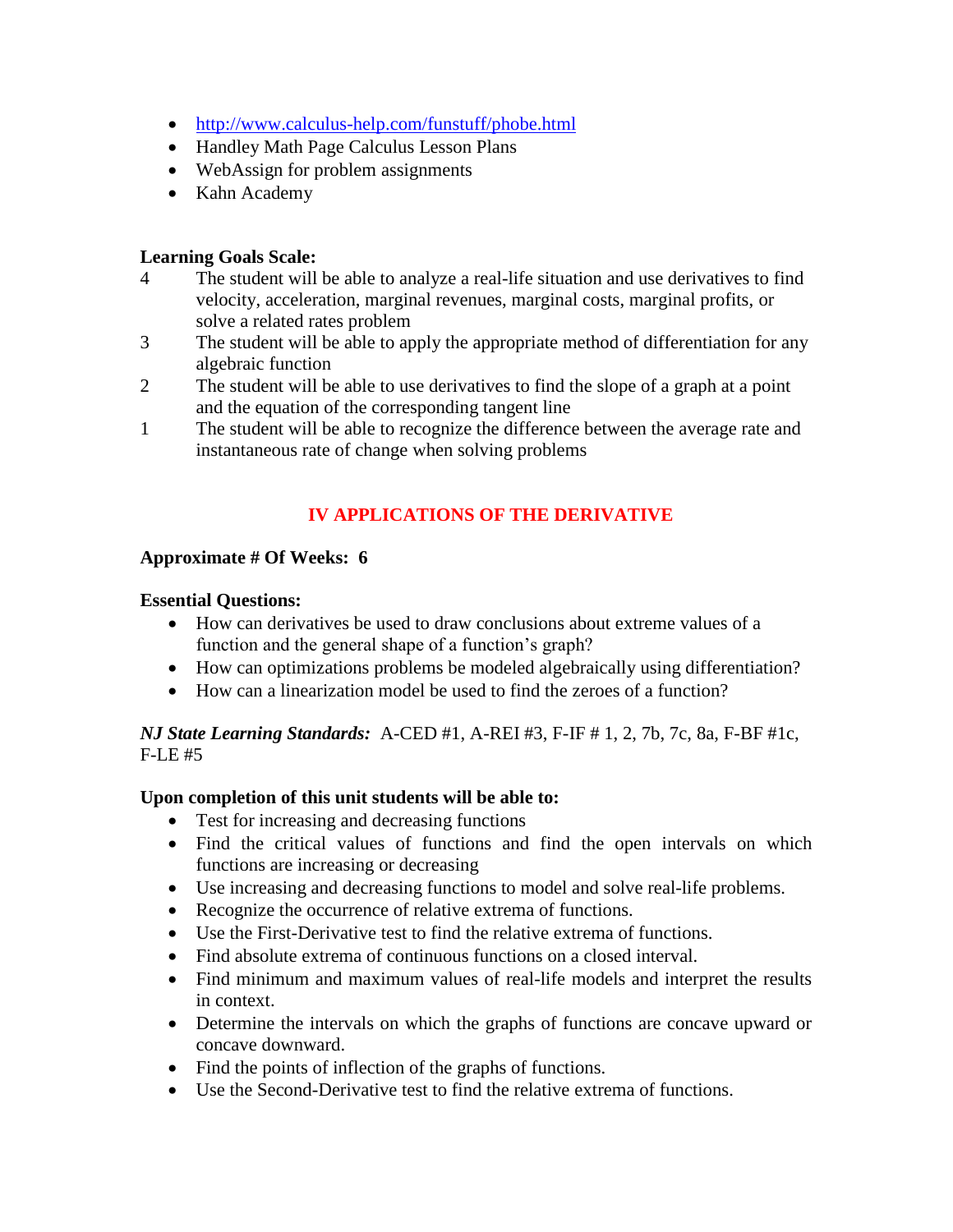- Find the points of diminishing returns of input-output models.
- Solve real-life optimization problems.
- Recognize basic business terms and formulas.
- Solve business and economics optimization problems.
- Recognize the graphs of simple polynomial functions.
- Analyze and sketch the graphs of functions.
- Find the differentials of functions.
- Use differentials in economics to approximate changes in revenue, cost, and profit.
- Find the differential of a function using differentiation formulas.

# **Interdisciplinary Standards:**

- Standard 9.1  $21^{st}$  Century Life & Career Skills
- Standard 8.1 Computer and Information Literacy
- Standard 8.2 Technology Education
- Standard 5.1 Science Practices

# **Activities:**

- Smartboard Lessons will be used to relay notes to students
- Assignments and announcements will be delivered through Google Classroom
- Students will read and study material presented in course textbook and then be challenged with questions about their reading through examples.
- Students will take notes on instructor's lecture and participate in class discussions.
- Instructor will provide opportunity for both guided and independent practice.
- Students will complete given classwork and homework assignment Homework assignments will be discussed to insure a good understanding of the prerequisites.
- Technology: the graphing calculator will be integrated into various exercises to help the student visualize the problems.
- Students will be asked to make conclusions after working through explorations scattered throughout the unit.
- Small group cooperative learning in reviewing homework
- Class Activity: Derivative Matching Cards
- Lab Activity: Motion along a Line
	- Maximization Understanding the Relationship between a Function and its Derivative Curve Sketching Newton's Method all by Jim Rahn

# **Enrichment Activities**:

- CalcView.com for worked-out solution videos
- LarsonAppliedCalculus.com for tutorial videos & Checkpoint worked-out solutions
- CalcChat.com for solutions to odd-numbered problems in text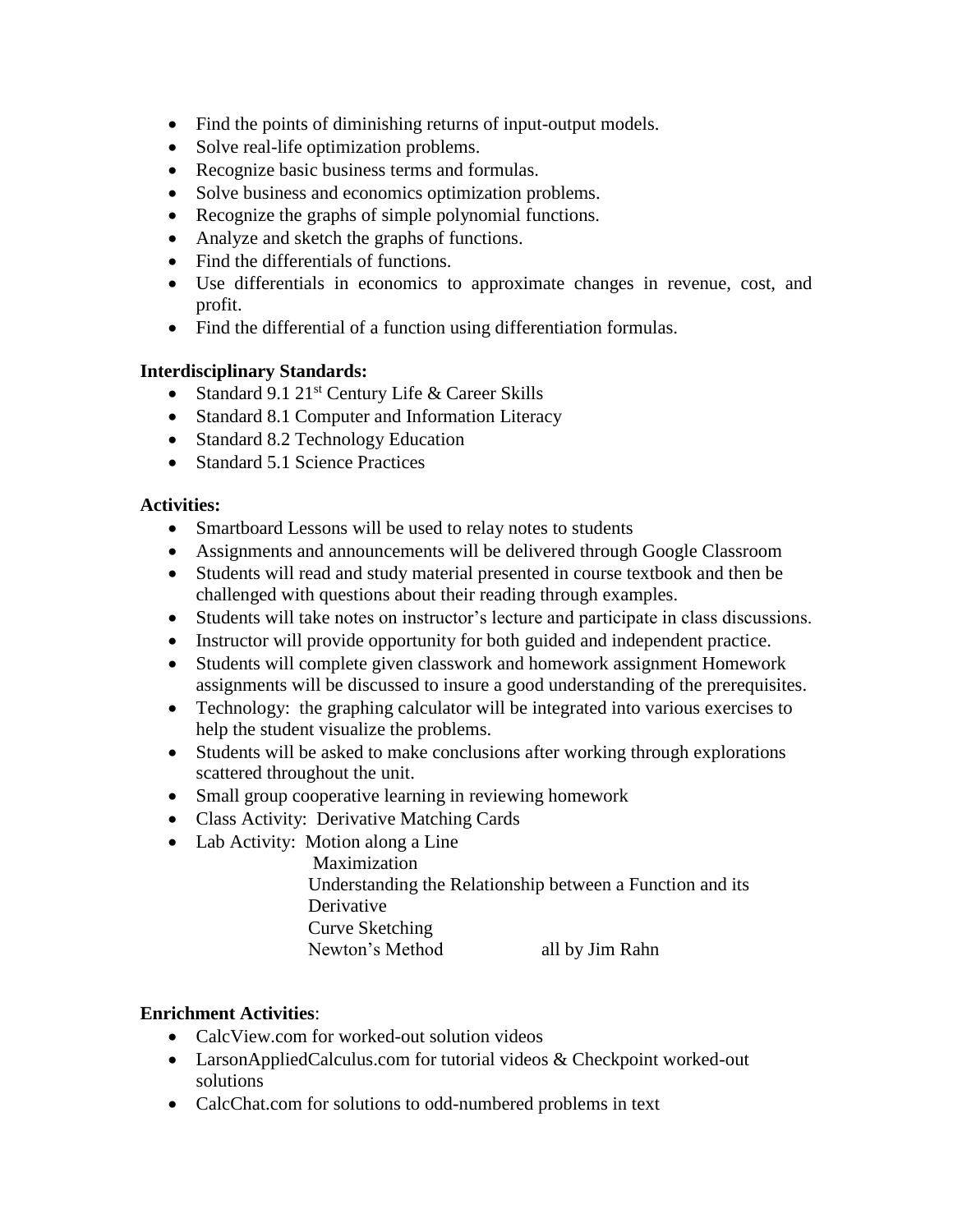• Kahn Academy: Analyzing Functions with Calculus Derivative Applications

## **Methods of Assessments/Evaluation:**

- Written quizzes and unit test
- Worksheets
- Responses to discussion questions
- Homework
- Classwork
- Verbal Assessment
- Think/Pair/Share
- Exit slips
- Written quizzes
- Self- Assessment exercises as found on textbook websites
- Independent extra credit assignments
- Observations

# **Resources/Including Online Resources**

- Teacher Webpage
- www.jamesrahn.com/homepages/calculus\_labs.htm
- Handley Math Page Calculus Lesson Plans
- Kahn Academy
- <http://www.univie.ac.at/future.media/moe/galerie/diff1/diff1.html>
- <http://www.themathpage.com/aCalc/max.htm#graph>
- WebAssign for problem assignments

# **Learning Goals Scale:**

- 4 The student will set up an appropriate model and apply the appropriate concepts of the derivative to solve real-life problems.
- 3 The student will, when analyzing the graph of a function, use a variety of problem solving strategies incorporating derivatives to investigate the important characteristics of the graph.
- 2 The student will summarize the characteristics of the graph of a function using the first and second derivative tests.
- 1 The student will calculate the first and second derivatives of a polynomial function.

# V Exponential and Logarithmic Functions

# **Approximate # Of Weeks: 4**

# **Essential Questions:**

 How are the properties of exponential and logarithmic functions used to evaluate and simplify expressions?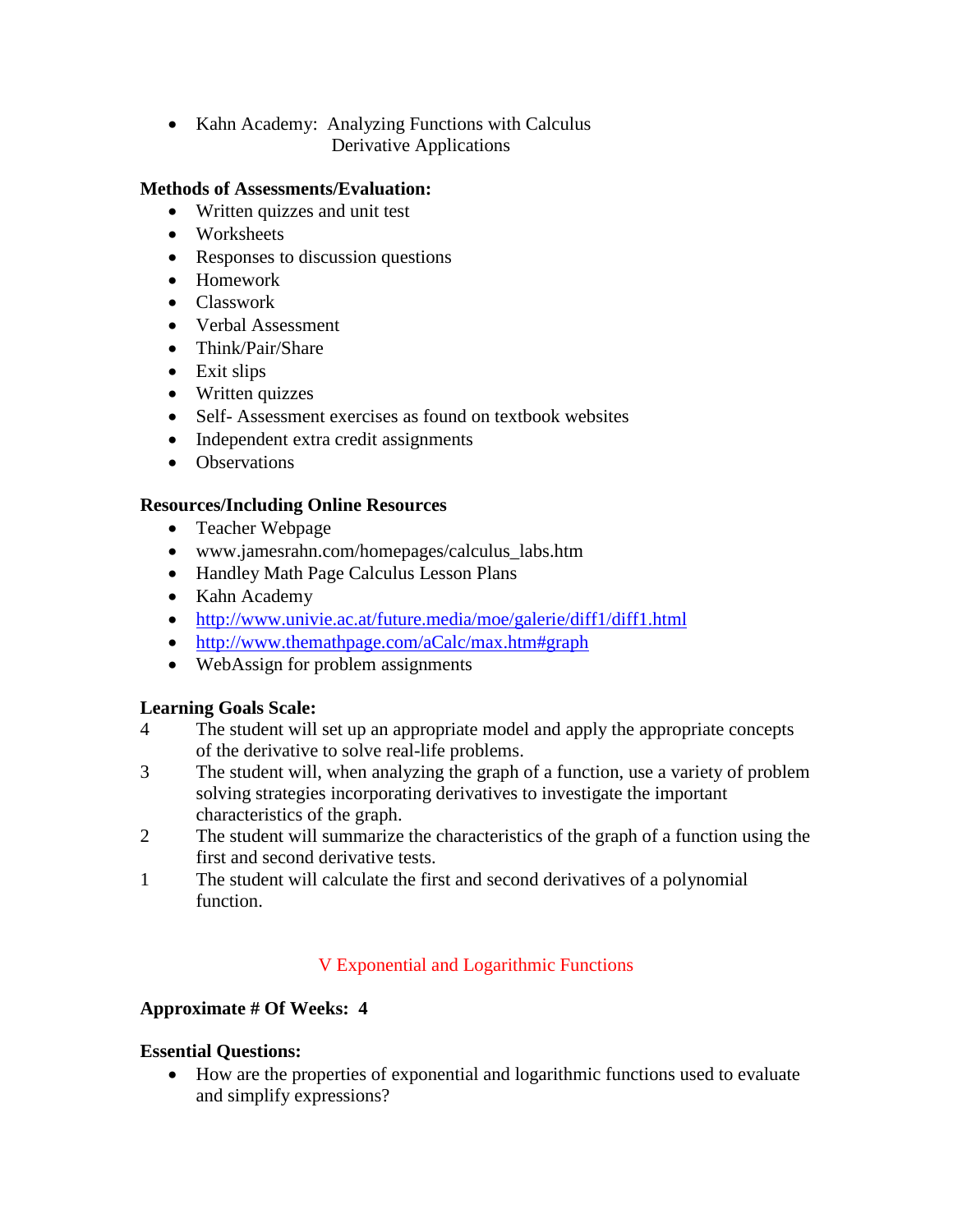- How are exponential functions used to model and solve real-life situations?
- How do we find the derivatives of exponential and logarithmic functions?
- How do we use exponential growth and decay functions to model and solve reallife situations?

**NJ State Learning Standards:** A-CED #1, A-REI #3, F-IF # 1, 2, 7b, 7c, 8a, F-BF #1c, F-LE #5

## **Upon completion of this unit students will be able to:**

- Use the properties of exponents to evaluate and simplify exponential expressions
- Sketch the graphs of exponential functions
- Evaluate and graph functions involving the natural exponential function
- Solve compound interest problems
- Solve present value problems
- Find the derivatives of natural exponential functions
- Use calculus to analyze the graphs of real-life functions that involve the natural exponential function
- Understand the definition of the natural logarithmic function, and sketch the graphs of natural logarithmic functions
- Use properties of logarithms to simplify, expand, and condense logarithmic expressions
- Use inverse properties of exponential and logarithmic functions to solve exponential and logarithmic equations
- Use properties of natural logarithms to answer questions about real-life situations
- Find the derivative of natural logarithmic functions
- Find the derivative of exponential and logarithmic functions involving other bases
- Use exponential growth and decay to model real-life situations

# **Interdisciplinary Standards:**

- Standard 9.1  $21^{st}$  Century Life & Career Skills
- Standard 8.1 Computer and Information Literacy
- Standard 8.2 Technology Education
- Standard 5.1 Science Practices

# **Activities:**

- Smartboard Lessons will be used to relay notes to students
- Assignments and announcements will be delivered through Google Classroom
- Students will read and study material presented in course textbook and then be challenged with questions about their reading through examples.
- Students will take notes on instructor's lecture and participate in class discussions.
- Instructor will provide opportunity for both guided and independent practice.
- Students will complete given classwork and homework assignment Homework assignments will be discussed to insure a good understanding of the prerequisites.
- Technology: the graphing calculator will be integrated into various exercises to help the student visualize the problems.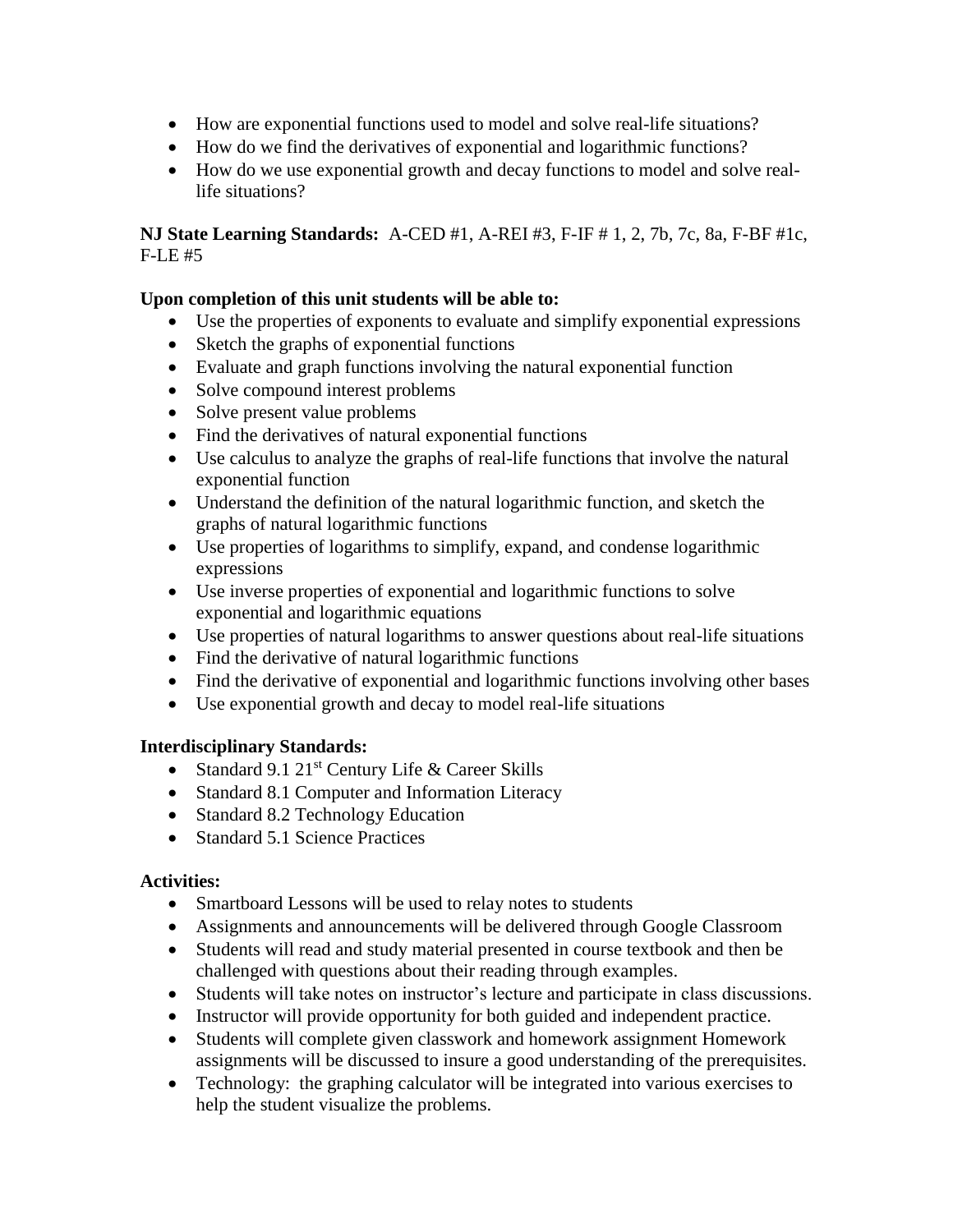- Students will be asked to make conclusions after working through explorations scattered throughout the unit.
- Small group cooperative learning in reviewing homework
- Project: ATM Surcharge Fee (P. 301)

# **Enrichment Activities:**

- CalcView.com for worked-out solution videos
- LarsonAppliedCalculus.com for tutorial videos & Checkpoint worked-out solutions
- CalcChat.com for solutions to odd-numbered problems in text
- Kahn Academy: Composite Exponential Function Differentiation Differentiation of Logarithmic Functions

#### **Methods of Assessments/Evaluation:**

- Written quizzes and unit test
- Worksheets
- Responses to discussion questions
- Homework
- Classwork
- Verbal Assessment
- Think/Pair/Share
- Exit slips
- Written quizzes
- Self- Assessment exercises as found on textbook websites
- Independent extra credit assignments
- Observations

# **Resources/Including Online Resources**

- Teacher Webpage
- Handley Math Page Calculus Lesson Plans
- WebAssign for problem assignments
- Kahn Academy

# **Learning Goals Scale:**

- 4 The student will analyze a real-life situation and apply the properties of exponential and logarithmic functions to answer questions about questions about the problem.
- 3 The student will set up and solve a mathematical model for exponential growth and decay problems using calculus.
- 2 The student will apply the appropriate formulas in finding the derivatives of exponential and logarithmic functions.
- 1 The student will use the properties of exponents and logarithms to simplify expressions.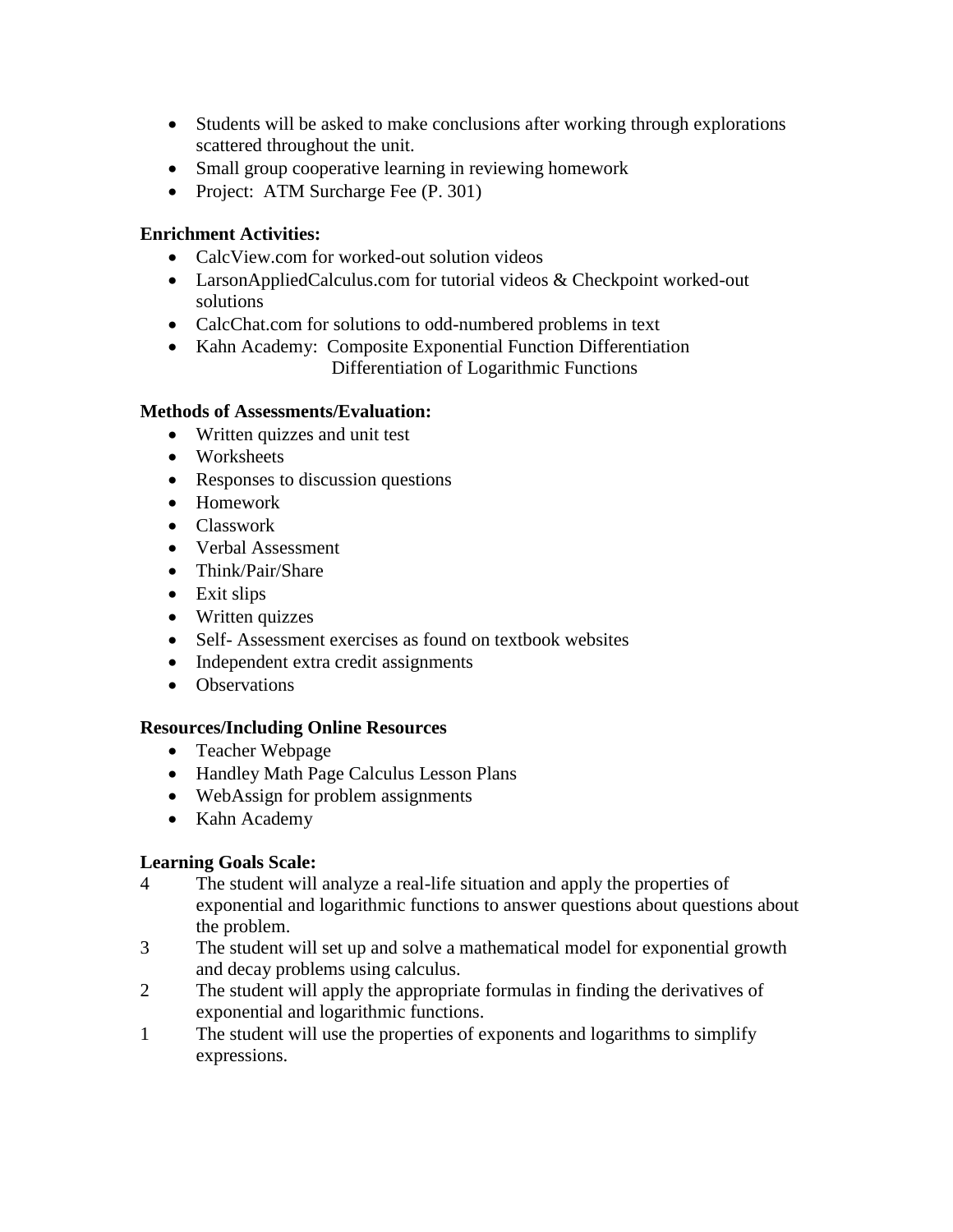## VI Integration and Its Applications

#### **Approximate # of Weeks: 6 Essential Questions:**

- How does instantaneous change accumulate over an interval to produce a function?
- How is an integral a representation of a summation?
- What is an indefinite integral?
- How can integration rules be used to find indefinite integrals?
- What is the difference between a definite and indefinite integral?
- How can the definite integral be applied to finding area under a curve?
- How does the limit of a Riemann Sum relate to integration?
- How does the Fundamental Theorem of Calculus connect integral and differential calculus?

# *NJ State Learning Standards:* A-CED #1, A-REI #3, F-IF # 1, 2, 7b, 7c, 8a, F-BF #1c, F-LE #5

# **Upon completion of this unit students will be able to:**

- Understand the definition of antiderivative and use indefinite integral notation for antiderivatives
- Use basic integration rules to find antiderivatives
- Use initial conditions to find particular solutions of indefinite integrals
- Use antiderivatives to solve real-life problems
- Use the General Power Rule to find indefinite integrals
- Use substitution to find indefinite integrals
- Use the General Power Rule to solve real-life problems
- Use the Exponentials Rule to find indefinite integrals
- Use the Log Rule to find indefinite integrals
- Understand the relationship between area and definite integrals
- Evaluate definite integrals using the Fundamental Theorem of Calculus
- Use definite integrals to solve marginal analysis problems
- Find the average values of functions over closed intervals
- Find the amounts of annuities
- Find the areas of regions bounded by two graphs
- Find consumer and producer surpluses
- Use the areas of regions bounded by two graphs to solve real-life problems
- Use the Midpoint Rule to approximate definite integrals
- Understand the definite integral as the limit of a sum

# **Interdisciplinary Standards:**

- Standard 9.1  $21^{st}$  Century Life & Career Skills
- Standard 8.1 Computer and Information Literacy
- Standard 8.2 Technology Education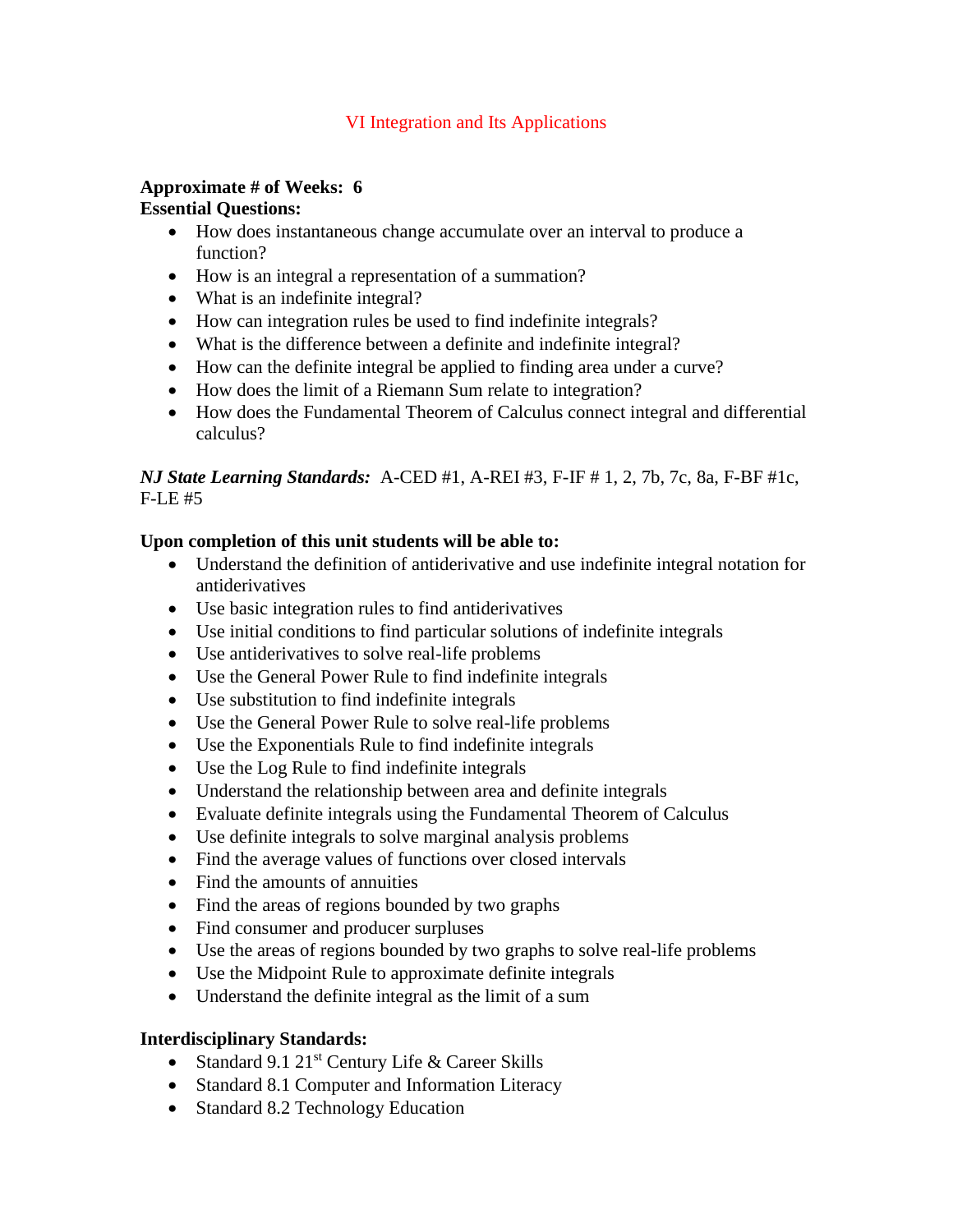• Standard 5.1 Science Practices

# **Activities:**

- Smartboard Lessons will be used to relay notes to students
- Assignments and announcements will be delivered through Google Classroom
- Students will read and study material presented in course textbook and then be challenged with questions about their reading through examples.
- Students will take notes on instructor's lecture and participate in class discussions.
- Instructor will provide opportunity for both guided and independent practice.
- Students will complete given classwork and homework assignment Homework assignments will be discussed to insure a good understanding of the prerequisites.
- Technology: the graphing calculator will be integrated into various exercises to help the student visualize the problems.
- Students will be asked to make conclusions after working through explorations scattered throughout the unit.
- Small group cooperative learning in reviewing homework
- Lab Activity: Investigating Riemann Sums Lab by Jim Rahn Understanding the 2nd Fundamental Theorem of Calculus by Jim Rahn

# **Enrichment Activities**:

- CalcView.com for worked-out solution videos
- LarsonAppliedCalculus.com for tutorial videos & Checkpoint worked-out solutions
- CalcChat.com for solutions to odd-numbered problems in text
- Kahn Academy: Integration

 Integration Techniques Integration Applications

# **Methods of Assessments/Evaluation:**

- Written quizzes and unit test
- Worksheets
- Responses to discussion questions
- Homework
- Classwork
- Verbal Assessment
- Think/Pair/Share
- Exit slips
- Written quizzes
- Self- Assessment exercises as found on textbook websites
- Independent extra credit assignments
- Observations

# **Resources/Including Online Resources**

Teacher Webpage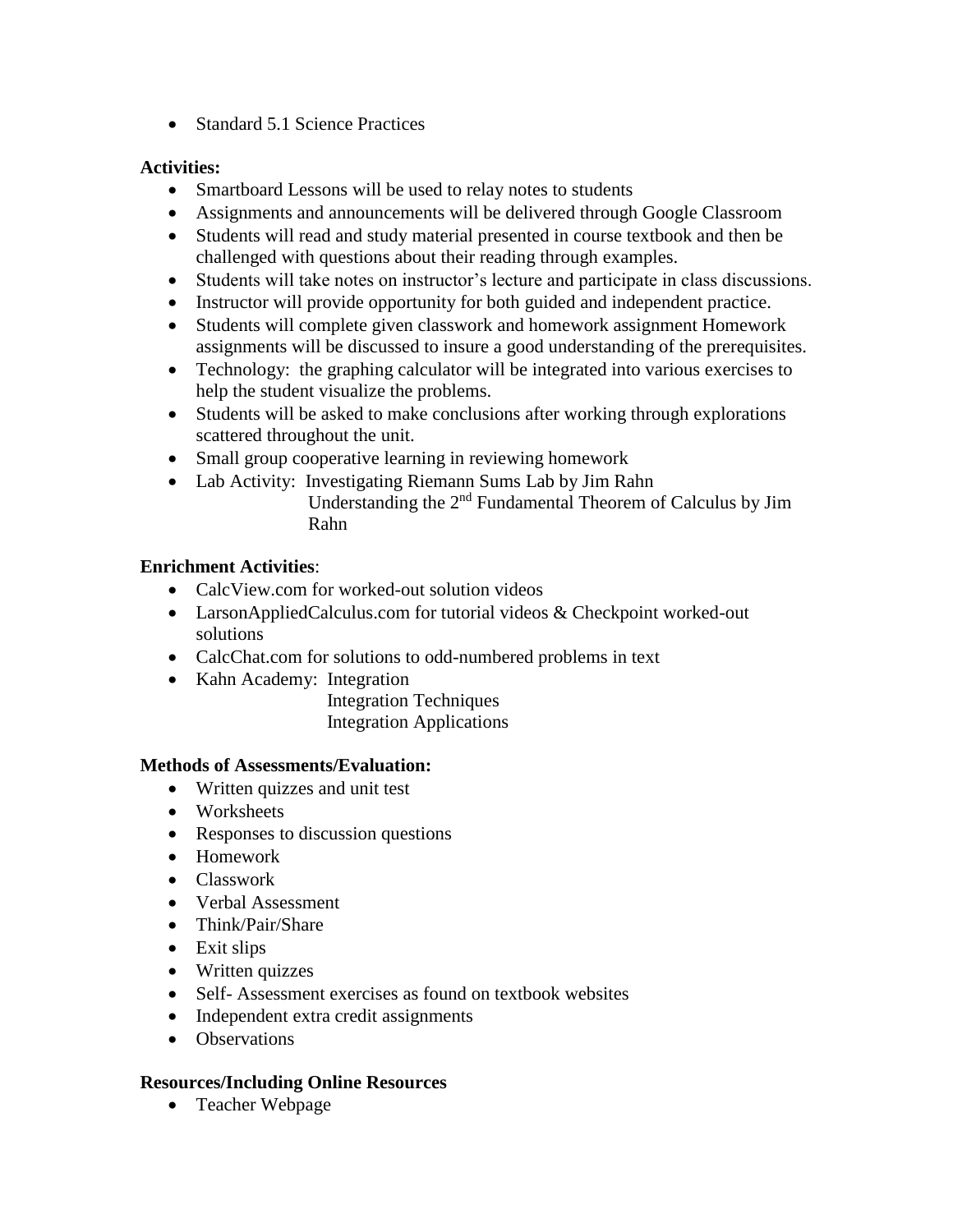- Handley Math Page Calculus Lesson Plans
- Kahn Academy
- www.jamesrahn.com/homepages/calculus\_labs.htm
- Handley Math Page Calculus Lesson Plans
- <http://integrals.wolfram.com/index.jsp>
- [http://archives.math.utk.edu/visual.calculus/4/riemann\\_sums.4/index.html](http://archives.math.utk.edu/visual.calculus/4/riemann_sums.4/index.html)
- <http://www.slu.edu/classes/maymk/Riemann/Riemann.html>
- WebAssign for problem assignments

# **Learning Goals Scale:**

- 4 The student will analyze a given problem so as to set up and solve it with an appropriate integral.
- 3 The student will use the concept of the antiderivative to evaluate integrals.
- 2 The student will use basic methods and the substitution method to find antiderivatives.
- 1 The student will when integrating, recognize that an indefinite integral denotes *a family of antiderivatives,* each differing by a constant *C,* whereas a definite integral is a *number.*

# **SHOULD A LARGE PERCENTAGE OF STUDENTS BE INVOLVED WITH OTHER AP CLASSES, INCLUDE THE FOLLOWING UNIT DURING THE TWO WEEKS OF AP TESTING!**

# **VII REVIEW FOR COLLEGE PLACEMENT TESTS**

# **Approximate # of Weeks: 2**

# **Essential Questions:**

• What do I need to know when taking my college placement test?

# **Upon completion of this unit the student will be able to:**

• Review those algebra, trigonometry and pre-calculus concepts necessary to successful complete a college placement test.

# **Activities:**

 Students will work on their own college placement test practice questions as well as those which can be found online from other colleges such as Montclair University, Trinity College etc.

# **Methods of Assessment:**

 Students will be quizzed on the concepts presented in the practice placement tests completed.

# **Supplemental Texts:**